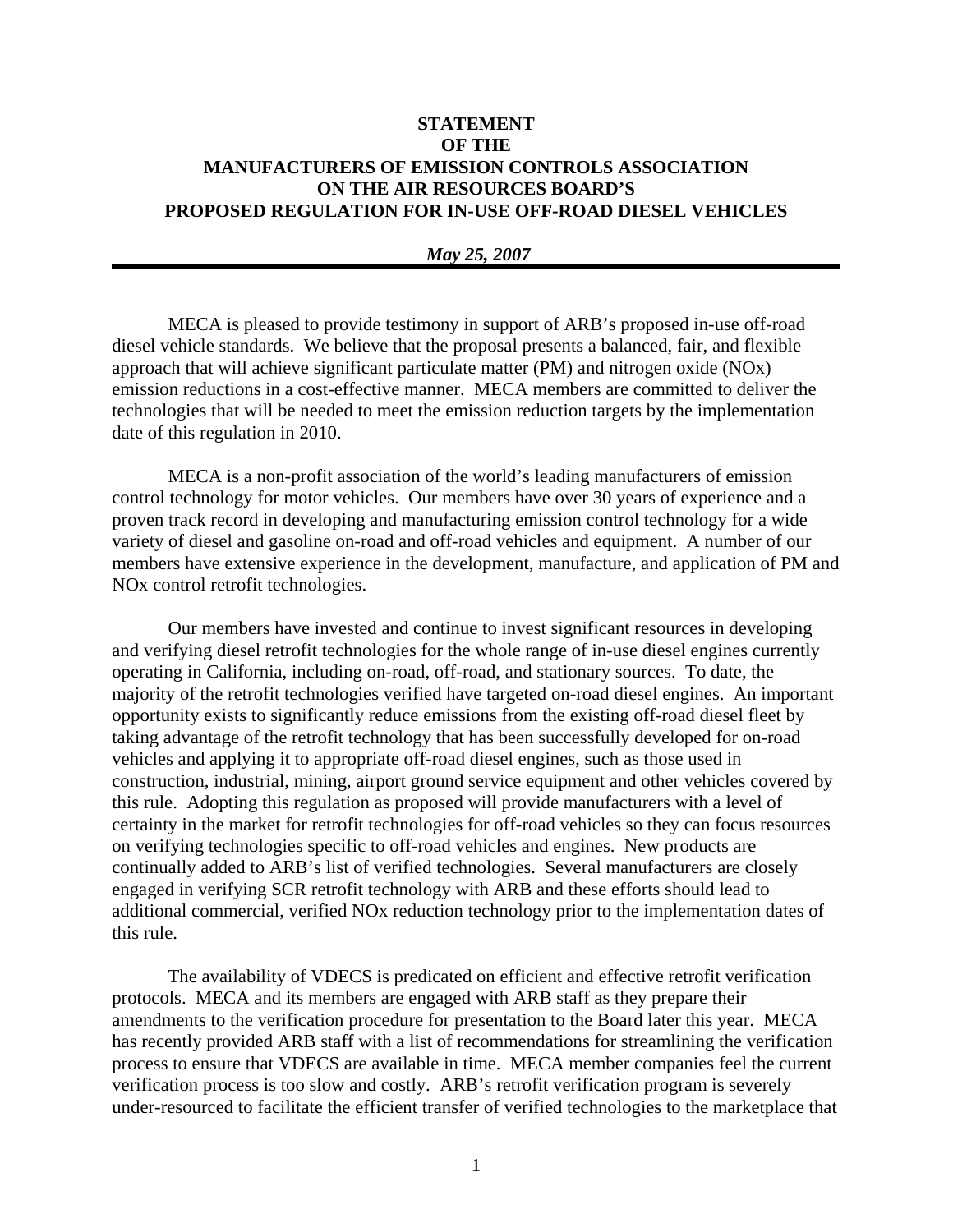will deliver needed emission reductions from California's existing off-road vehicle fleet within the timeframe specified in this regulation. Additional qualified resources are necessary with a working knowledge of the latest NOx reduction technologies, like SCR, to handle the diversity of applications and complexity of technologies required to achieve the goals of this and future in-use regulations.

#### **Technologies to Reduce Diesel PM and NOx Emissions**

The "ARB Technical Support Document for In-Use Off-Road Diesel Vehicles" provides a summary of emission control technology options available to reduce PM and NOx emissions from existing off-road vehicles. MECA offers some additional comments regarding the technological feasibility and retrofit experience with these devices to meet diesel emission reduction goals. MECA has recently provided the stakeholders with documents on diesel retrofit technologies, such as "Retrofitting Emission Controls on Diesel-Powered Vehicles" and "Case Studies of Construction Equipment Diesel Retrofit Projects." Both of these documents are available on MECA's diesel retrofit web site at: [www.dieselretrofit.org.](http://www.dieselretrofit.org/)

Important differences exist between on-road and off-road diesel applications. Although off-road applications will pose engineering challenges and special requirements, the use of exhaust emission control technology for off-road diesel engines is not new. Both PM and NOx control technologies are being demonstrated today on off-road applications in California and elsewhere.For over 30 years, off-road diesel engines used in the construction, mining, and materials handling industries have been equipped with exhaust emission control technology – initially with diesel oxidation catalysts (DOCs) and followed later by diesel particulate filters (DPFs). These systems have been installed on vehicles and equipment both as original equipment and as retrofit technology on over 250,000 nonroad engines worldwide, including construction and mining equipment where vehicle integration has been challenging.

A number of advanced emission control technologies exist today to significantly reduce PM and NOx emissions from off-road diesel engines. These include diesel particulate filters (DPFs), diesel oxidation catalysts (DOCs), selective catalytic reduction (SCR), NOx adsorbers, lean NOx catalysts, exhaust gas recirculation (EGR) and crankcase filters (CCF).

*Diesel Particulate Filters –* Diesel particulate filters (DPFs) are commercially available today. When used in combination with ULSD, high-efficiency DPF technology can reduce PM emissions by up to 90 percent or more, ultra-fine carbon particles by up to 99+ percent and, depending on the system design, toxic HC emissions by up to 80 percent or more. Over 200,000 on-road heavy-duty vehicles worldwide have been retrofitted with passively or actively regenerated DPFs. In addition, over four million new passenger cars have been equipped with DPFs in Europe since mid-2000, and starting this year every new heavy-duty on-road engine sold in the U.S. and Canada is being equipped with a high-efficiency DPF. Significant investments in DPF production capacity have been made and will be expanded in the future to ensure that DPF demands for both new vehicles and retrofit applications in North America can be met. The operating and durability performance of DPFs has been very impressive. For example, a growing number of on-road DPF-equipped heavy-duty vehicles have been successfully operating for several-hundred thousand miles or more.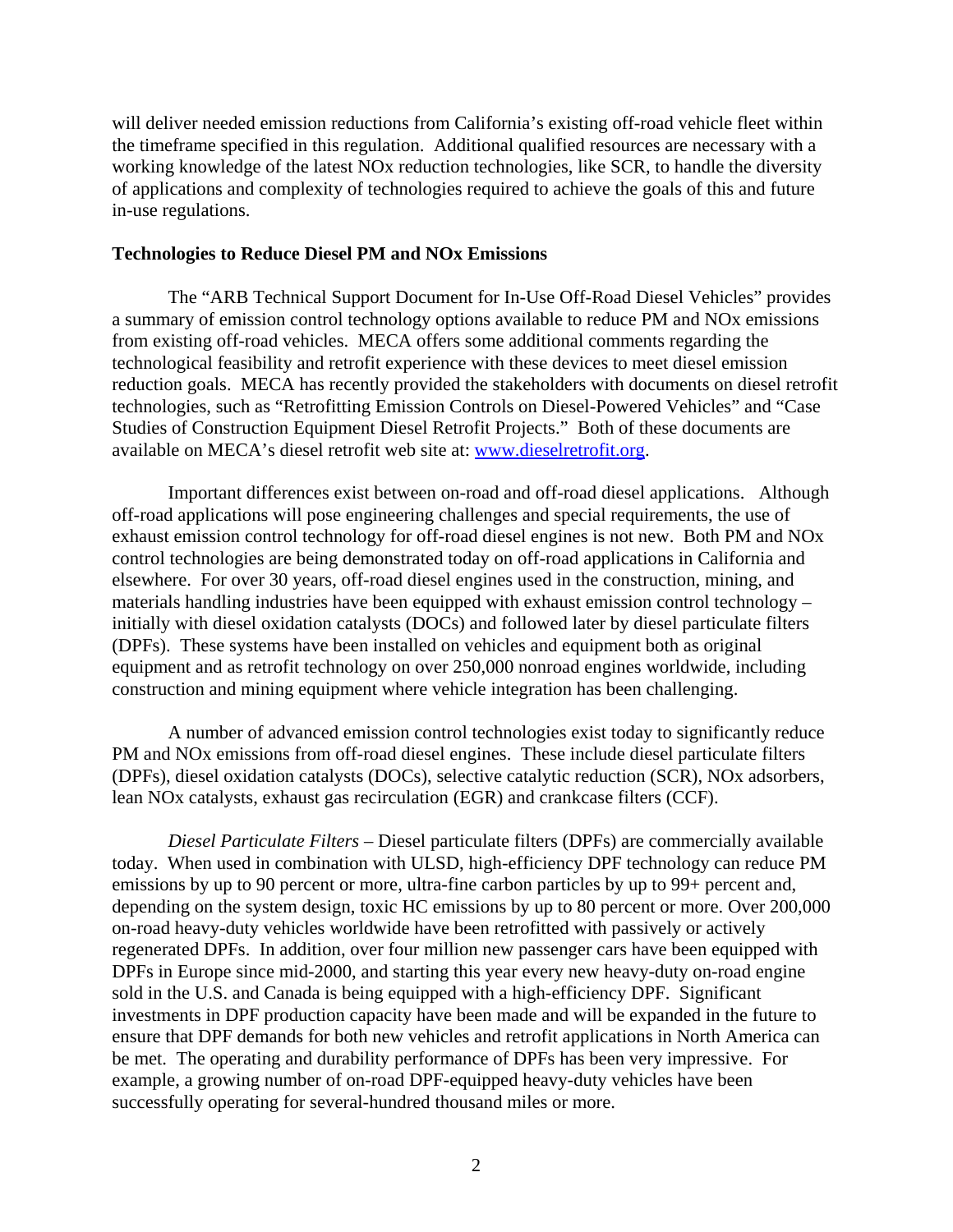Local Law 77 in New York City is responsible for putting retrofit devices on a wide variety of city-owned and contracted construction equipment. For example, the Croton Water Treatment Project in North Bronx, NY, successfully installed PM and NOx control devices (including passive and active DPFs) on over 30 pieces of construction equipment, including excavators, bulldozers, backhoes, and cranes. A number of off-road diesel demonstrations have been done in California, such as the runway expansion at LAX airport. These off-road applications include the use of both passive and active filter regeneration strategies. Active offroad DPF options include diesel fuel injection strategies, engine throttling strategies, the use of electrical heating elements, and fuel burners. Over 50,000 active and passive DPF retrofit systems have been installed worldwide on off-road applications.

New, flow-through filter technologies are also emerging for diesel retrofit applications. These "partial" filters make use of wire mesh supports or tortuous metal substrates that employ sintered metal sheets. These metal substrates can be catalyzed directly or used in combination with an upstream catalyst to facilitate regeneration of soot deposits. Four partial filter designs have been verified by ARB as Level 2 PM reduction technologies and two partial filter designs have been verified by the U.S. EPA. These partial filter designs are less susceptible to plugging and can offer PM reduction efficiencies in the 50-75 percent range depending on engine operating conditions and the soluble fraction of the PM. Some of these partial filter designs have also been shown to operate over long periods of time without the need for ash cleaning associated with engine lubricant consumption.

Development work is underway to further enhance the performance of filter system designs. For example, work continues on developing and implementing additional filter regeneration strategies that will expand the applications for retrofitting DPFs. Development work on filter materials and designs to further enhance filter system durability and to further reduce backpressure are under development. Manufacturers are also developing DPF options that minimize  $NO<sub>2</sub>$  emissions in systems that make use of  $NO<sub>2</sub>$  for filter regeneration.

*Selective Catalytic Reduction (SCR)* **–** SCR technology is a proven NOx emission control strategy. SCR has been used to control NOx emissions from stationary sources for over 20 years. More recently, it has been applied to select mobile sources, including trucks, marine vessels, and locomotives. In 2005, SCR using a urea-based reductant was introduced on a large number of on-road diesel heavy-duty engines to help meet the Euro 4 heavy-duty NOx emission standards. There are now more than 100,000 SCR-equipped trucks operating in Europe. SCR is being given serious consideration by engine manufacturers for complying with future on-road heavy-duty diesel engine emission standards in both the U.S. and Japan (in the 2009-2010 timeframe). Several auto manufacturers are also developing SCR systems for light-duty diesel vehicles that will be sold in California and across the U.S. before the end of this decade. Applying SCR to diesel-powered engines provides simultaneous reductions of NOx, PM, and HC emissions.

A number of off-road diesel demonstrations have been done with combination SCR+DPF retrofit systems. For example, an SCR+DPF system was installed on a 170 hp John Deere compressor engine involved in the Croton Water Treatment project in New York City. In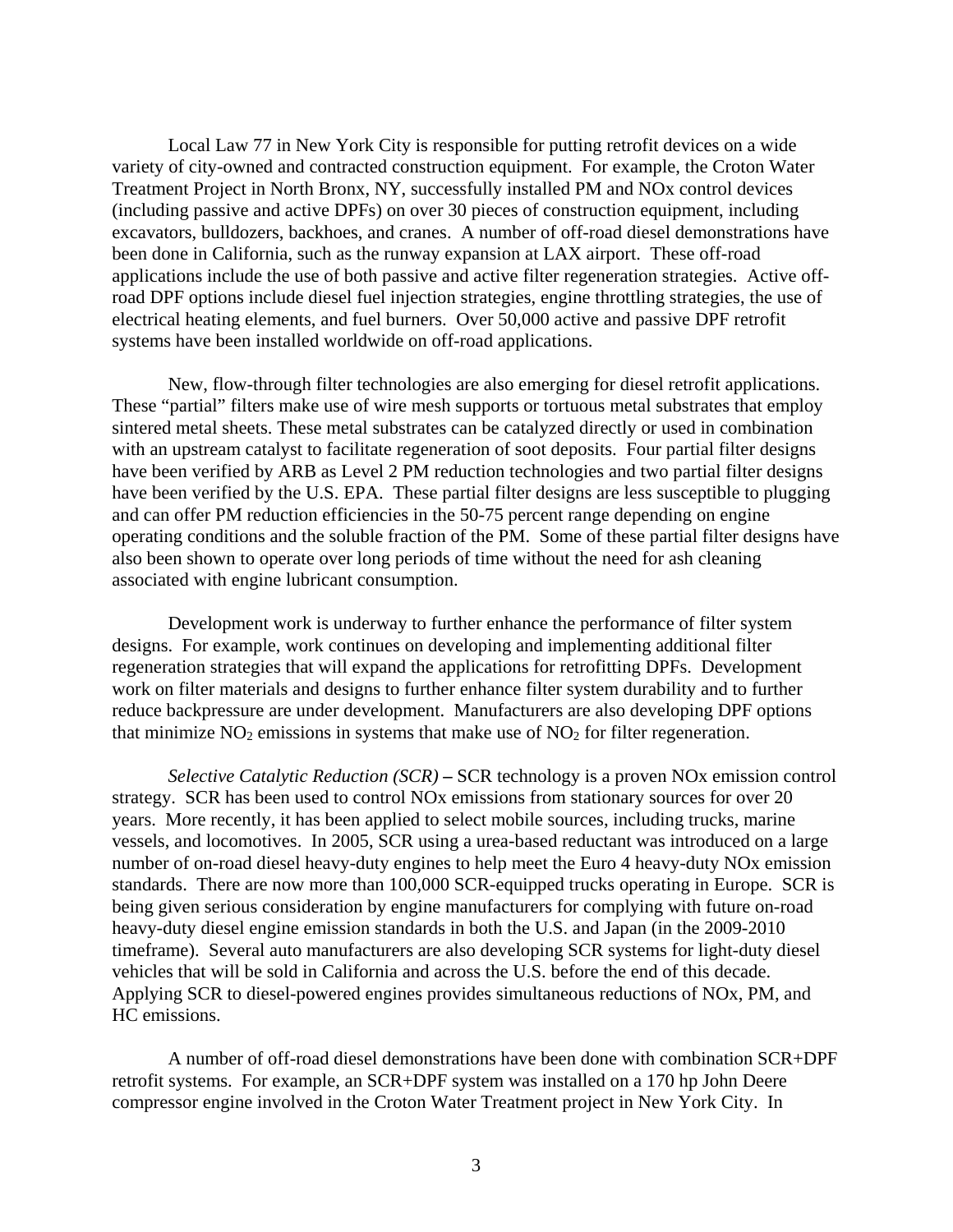California, a 300-ton gantry crane powered by a turbocharged, after-cooled diesel engine rated at 850 kW was equipped with such a combined emission system in 2001. A number of combined SCR+DPF systems have also been installed on stationary diesel engines used for power production, including six Caterpillar 3516B engines operating in southern California.

Volvo AB, in the summer of 2004, launched 27 diesel transit buses in Sweden that are operating with a combined SCR+DPF system to reduce PM and NOx emissions below the European Euro 5 heavy-duty emission limits that do not come into force until 2008. A number of small test fleets of heavy-duty over-the-road diesel vehicles are also operating within the U.S. to demonstrate the capabilities of combined PM and NOx control using SCR and DPFs. The U.S. Department of Energy's APBF-DEC program included the evaluation of two different combined SCR+DPF systems on a 12-liter heavy-duty diesel engine. These results included the operation of these two different SCR+DPF systems for 6,000 hours of durability with emission performance near the EPA 2010 heavy-duty on-road emission limits.

*Lean NOx Catalyst (LNC) Technology* – ARB has already verified a technology option that combines a lean NOx catalyst with a diesel particulate filter to achieve 25 percent NOx reduction with Level 3 particulate control on a wide variety of on-road heavy-duty engines.This technology is also being demonstrated and commercialized for a variety of off-road retrofit applications, including construction equipment, agricultural pumps, and portable engines.

*Low-Pressure EGR* – This technology is being successfully demonstrated in retrofit applications on trucks, buses, and other applications. Over 2,000 systems are running worldwide. Low-pressure EGR has demonstrated a NOx control capability in the range of 30 to 60 percent. ARB has verified two low-pressure EGR+DPF systems with up to 50 percent NOx reduction for a range of on-road and stationary diesel engines.

Proper integration of emission control technology on off-road vehicles and equipment is important for three reasons: 1) to ensure the system is installed at the appropriate place in the exhaust system to optimize effectiveness, 2) to ensure the system physically fits in the available space, and 3) to ensure safety. Over 30 years of experience in integrating emission control technologies on a variety of diesel and SI off-road vehicles and equipment ranging from <25 hp to over 750 hp provides a clear indication that emission control technology can be successfully integrated on a wide range of off-road vehicles to meet ARB's proposed standards and ensure the safety of the vehicle operator and others. In addition, exhaust emission control technology has been integrated on to vehicles to address special operating concerns and environments. For example, where equipment is used in explosive operating environments, such as underground coal mines, emission control technology has been designed to meet special surface temperature requirements. Finally, exhaust emission control technologies have been installed on vehicles so as not to impair operator visibility. Safety is an essential component of the engineering and installation of retrofit emission control devices. Further clarification by ARB of criteria used in granting exemption from retrofit requirements for applications or installations deemed to be unsafe would be useful to ensure that implementation of the proposed regulations are accomplished with minimal administrative delays or judgments.